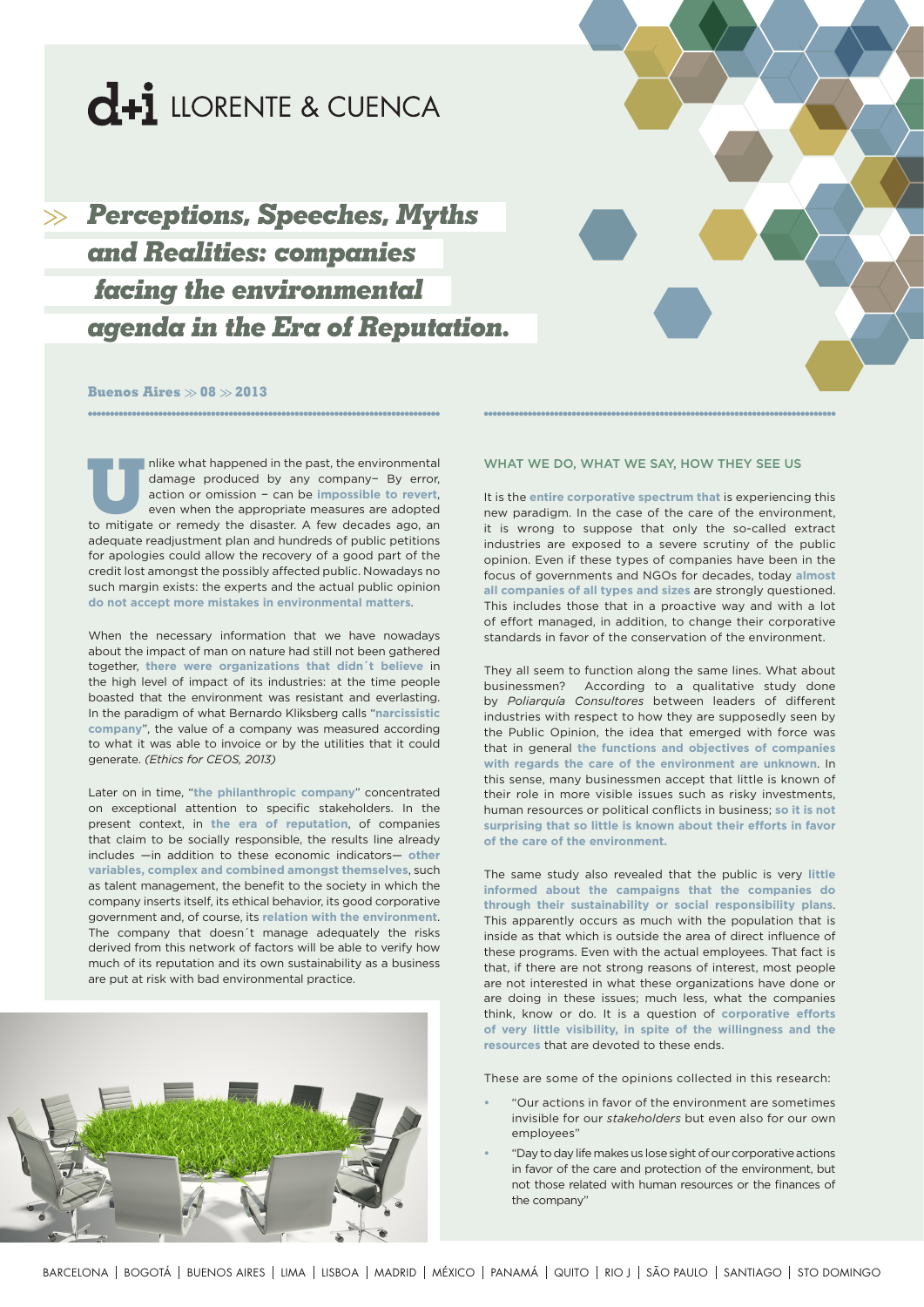- **•**  " We don´t know if the failures in our actions related with sustainability are due to the fact that they are not very original or attractive or simply because we are not communicating them adequately."
- "The success of our actions still depends on the willingness of our internal and external clients… In general all accept that they worried about the environment, but few, very few are really prepared to do something."

## In general, one of the obstacles has to do with the fact that companies **insist on explaining their contributions to the environment in financial or**

**economic terms**. The secular tendency that prevails is to continue showing only the economic benefit, in a language which is also economic; then expressions of the type: "*We have invested 300 million dollars in our operation, of which we destine 2.4 % to actions that protect the environment*" come back in use. Elusive quantities, without relevant references for the public and that, on the other hand, only reflect one aspect —the economic— of the commitment that a company can assume to meet their obligations.

One of the reasons that explains this type of communication has to do with the fact that a **strong speech and a selfreferential way of looking still prevails** in the management dedicated to these questions, an obstacle of the " narcissistic company" which Kliksberg speaks about. As some businessmen mentioned between lines in the study of *Poliarquía Consultores*, there are organizations that believe that they are doing the correct thing in environmental or sustainability matters however much the results of the impact of their program indicate something else. There is even a **divorce between the corporative standards and the specific actions of the communities**.

A similar situation repeats itself **within the companies**  when it comes to implementing and evaluating more environmentally-friendly behavior. The tendency is to set up practices of energy saving, water consumption reduction, waste or recyclable materials separation, but these actions are rarely accompanied by other complementary ones that **fix or develop the concept of sustainability** between those who participate in the programs.

**Very Important** Quite important No quite important No important at all

"While the environmental issue is more present in the agenda, the public recognizes lack of accurate information about the issue"

This is how these programs become repetitive events, **barely proactive or even of short duration**. What is more, if they persist, it is because in many cases they are carried out or accomplished almost like a bureaucratic obligation and with very little conscience; they contribute more to a public stance on what is **politically correct or in fashion**, than the deep-rooted transformations that the companies proclaim and/or have decided to implement.

## INFORMATION AND ENVIROMENTAL **CLICHES**

The **identification of reputation** 

**risk scenes derived from environmental incidents** is a task that all companies should take on systematically. Even if the traditional communication media have usually shown themselves as avid followers of these conflicts, covering with their spectacular coverage increasingly wider audiences, they are the **social networks** where the companies become constantly visible. This is the favorite space of the youngest, a segment of society that, although it is not necessarily better informed, **it has been born with the environmental agenda installed.**

Quantitative studies done by *Poliarquía Consultores*  have been able to account for this: the valuation of the environment as a focus of concern amongst young people is above others such as money, politics or religion, at the same level as work and only below the family and studies. In effect, **an ever increasing number** of young people under 18 of the metropolitan area of Buenos Aires seem to be worried about the environment which they recognize as something "very" or "quite" important. Indeed, what should be evaluated is how many of these answers contain the "politically correct component". However, it is worth remembering that young people today endeavor less and less to achieve this correction, something which is positive in terms of the necessary sincerity that is required for the generation of realistic actions in favor of environmental care.

However, we should also remember that on going into more depth on the level of concern or knowledge on the subject, young people seem still to be guided by impressions, more than by information. In such a way that they admit that they

# The going to read you a list of things that have to do with your life, for each of them I ask you tell me if it represents something very important, quite important, unimportant or no important at all in your life"

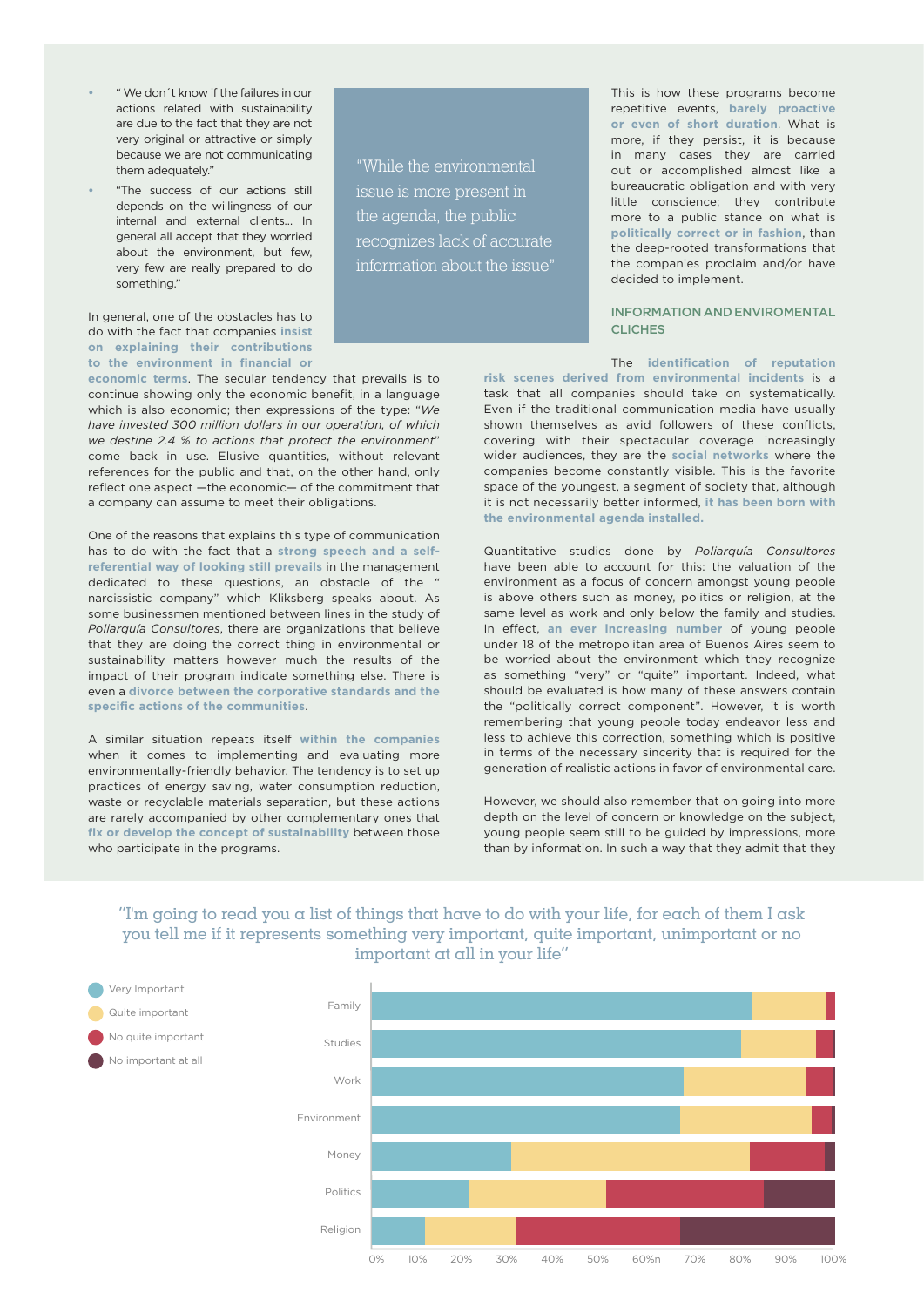do not know a lot about these issues and they reveal, at the same time, that worrying about the environment "**is what everybody does**". The same expression of political correction can be found between adult groups: **a fertile field for clichés or uninformed expressions** on which the campaigns of certain organizations are based and which consider false dichotomies between certain industries and their ecosystems.

A high degree of ignorance exists about the concept of the environment that, on the contrary, is full of prejudices, fundamentally towards companies. In particular, everyone

says they are concerned about the environment, but **there is not a clear notion about what this means or about what each social actor should do** in favor or against the possible environmental conflicts. In the absence of precise and accessible information, the images of alleged infringements committed necessarily by the companies enjoy wider acceptance or the phantom that industrial activity conspires against the environment.

## STATE, CIVIL SOCIETY AND COMPANIES

On the other hand, we must remember that that the care of the environment is increasingly present **on the agenda of civil society organizations**, including both those that are and those that are not devoted to this subject. The right to have a healthy environment or the so-called environmental justice has a strong impact today on the social and political debates of the countries in Latin America. In Argentina, a **fair amount of NGOs already have well-earned spaces** in the media and in the companies themselves, with which they are even associated in sustainability or corporative social responsibility programs.

In this scenario, **the governments of Argentina and in general of all Latin America have not made progress in a realistic, coherent and long-term environmental agenda**. Nor have they accompanied the private sector with adequate policies or specific actions to improve the level of information and knowledge of the population in relation to these subjects. Nevertheless, for the public opinion, the governments seem to be —until now— less visible than the companies in the attribution of responsibilities or in the planning expectation or the solution of environmental conflicts; in fact, **the environmental agenda seems particularly heavy in the account of the companies.**

It is interesting to focus on what happened in **Australia**: the "politically correct" concern of the population for the environment derived later in actions taken by the State and by the companies themselves to solve serious and priority issues. The aspects related to climate change or water consumption were included in the case; not long after, the concern was shelved and began to decrease in favor of a parallel increase in actions of people in favor of the environment. The key issues were **the coordinated and proactive campaigns between society, State and the private sector**; in a few years the Australian population recognized that it should get away from a mere concern about these issues in order to start carrying out specific actions. (*The International Business Report, 2011*).

The truth is that in Argentina and probably in the majority of countries in the region, "political correctness" as a response

"Political correction and lack of information are a fertile field for clichés or uninformed expressions on which the campaigns of certain organizations are based and which consider false dichotomies between certain industries and their ecosystems"

is what takes precedence: **there are more expressions of concern than proactivity** on behalf of all the actors. Very few people would express openly that they do not care about the environment; at the most, they may admit "I know very little", "I have read something" or "I think I have heard something on television". So, the "concern for being politically correct" with little or no precise information, generates distortion, incites prejudices and spreads a contemplative attitude.

It is a contemplation that **levels downwards**, by putting all the actors on a same level of responsibility. On the other hand, it generates

**contradictions**: concern is acknowledged, at the same time as admitting that the environment is not looked after much.

#### IN CONCLUSION

Beyond the controversies, the last conference of the United Nations for Sustainable Development (Río+20, 2012) ratified the need for the world economic growth to stop stimulating the emission of harmful gases, deteriorating the biodiversity, deforesting woods, and other planet affectations. **The challenge is real and it has been raised.**

However, the number of people who say they are worried about this panorama is less than those who claim personally do " a lot" or " quite a lot" at least in the metropolitan area of Buenos Aires, as verified by another survey of *Poliarquía*. The picture seems then to be summarized in a —proclaimed and legitimate— concern in the face of environmental risk towards which individuals remain more or less inactive and expect a lot from companies and from governments.

The risk is a cultural construction − as with taboos − and in general, all communities perceive their risks in a different way. What has occurred in recent years is that in some populations of Argentina, the same as in many other countries in Latin America, where the growth of the economy has produced an explosion of factors little understood and little explained, **the risk has become a discourse and a latent practice in the public opinion**, stimulated —with more or less innocence—by different actors. If you add to this the weight of the media or the social networks, the situation becomes even more complicated.

Cass R. Sunstein, a Harvard scholar and head of the Office of Regulation of Barak Obama, maintains that when a society lacks information about the probability of real damage − for example, environmental − instead of investigating the reality or incorporating different interpretations, it tends to look for the examples that are close or those that it has at hand. This means that the **overestimated possibility of risk** is installed rapidly.

What is more, Sunstein says that when an individual or community wants to explain what happened or what is happening now, they tend to use the worst example or the one that is most remembered, even when it is a question of something that in reality "they read in the newspapers" or that "rings a bell from the television". This is an appeal to what is known as the "**heuristic probability**", a mental shortcut that determines some unlikely risks seem to be very probable.

This is where the challenge of companies lies: guess correctly with their communication policies, the knowledge expectations of society, in the framework of myths, prejudices or stimuli to the contrary, **the weight of responsibility will fall**